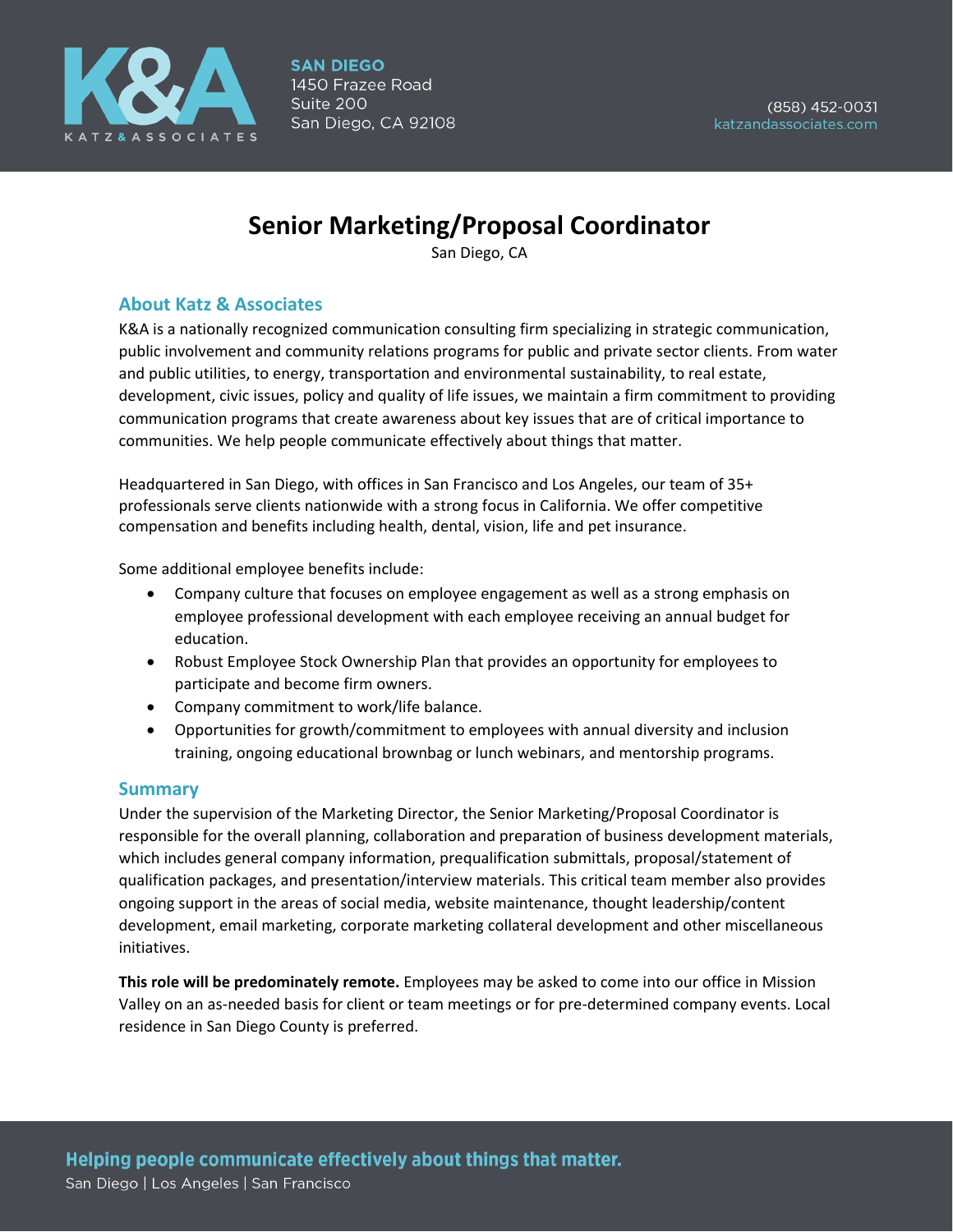# **Key Responsibilities**

#### **Proposals/Business Development**

- Review and analyze Request for Proposal (RFP) and Request for Qualification (RFQ) documents and assist in the go/no-go process.
- Manage the development of deadline-driven proposal submissions from beginning to end, including scheduling and leading meetings, working with pursuit teams (practice leads, pursuit captains, project managers and other staff) to develop a competitive, responsive and winning proposal submission.
- Work with pursuit teams to develop win strategies, as well as develop proposal document structure and outline.
- Set internal proposal development deadlines and design proposal layout in Adobe InDesign.
- Create proposal documents that adhere to strict RFP guidelines while demonstrating a high level of graphic sophistication and best practices for print and digital documents.
- Write non-technical text and edit copy from other contributors so that it is persuasive and aligns with overall proposal win themes and messaging.
- Lead interview preparation activities for shortlisted teams, including scheduling and conducting rehearsal sessions and creating compelling slides and visuals.
- Prepare materials requested from the prime consultant when K&A is serving as a subconsultant.
- Maintain pursuit tracking activity in opportunities database.
- Manage and maintain marketing asset library, which includes project descriptions, qualification packages, resumes, headshots and images.

#### **Corporate Marketing**

- Support ongoing maintenance of the corporate website.
- Manage corporate social media platforms and maintain a social media content calendar.
- Coordinate thought leadership/content development for the firm blog and e-newsletters.
- Assist with designing and developing corporate marketing collateral, including brochures, business cards and giveaway/promotional items.
- Assist with taking new employee headshots and posting them to the corporate website.
- Other miscellaneous initiatives.

# **Experience & Education**

- Bachelor's degree in marketing, communication, journalism or related field required.
- 4-7 years of related experience, preferably in the Architectural/Engineering/Construction (AEC) industry.

# **Desired Skills & Knowledge**

- Experience leading and managing multiple assignments with strict deadlines.
- Strong communication and organizational skills.
- Advanced skills using Adobe Creative Suite, with an emphasis on InDesign.
- Advanced skills using Microsoft Office, with an emphasis on Word, PowerPoint and Excel.